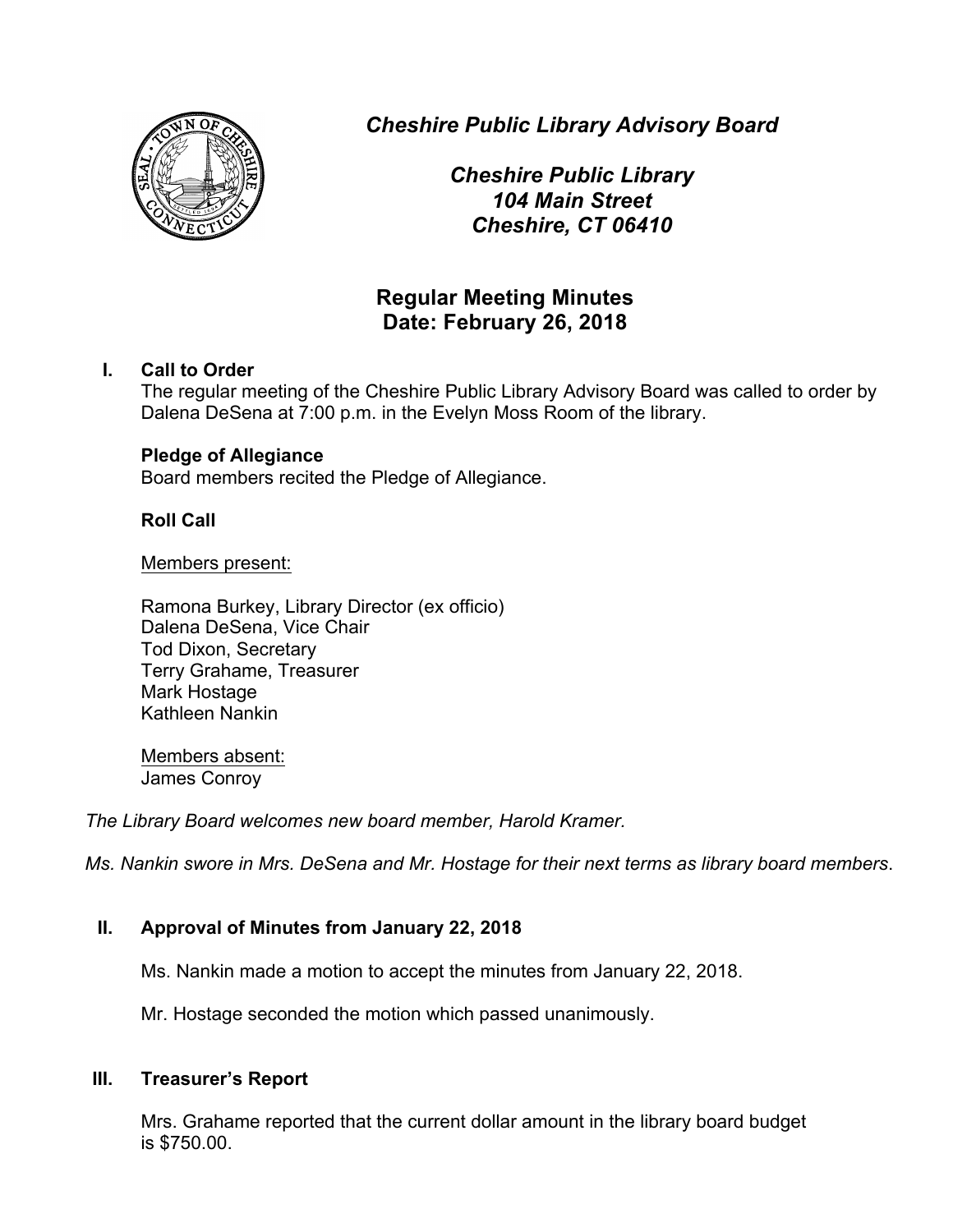## **IV. Communications**

Newspaper articles were distributed to the board members. One article, "Please Read to Sting" spoke about the Paws to Read Program in Minnesota where children are invited to read to Sting, the greyhound. Sting was lonely and without readers until the newspaper article was published. Now Sting's calendar is full.

The other article was about art DVDs that have been donated to the Southbury Public Library. These are instructional DVDs for use by patrons free of charge.

### **V. Report of the Chair**

Mrs. DeSena discussed attracting teens to the library after talking to a friend of her 16 year old son. The friend, highly intelligent, does not frequent the library. Mrs. Burkey said that social media ambassadors are a good resource to attract members of the community to explore/use the library.

### **VI. Report of the Library Director**

### **Programs and Services**

Library After Hours: "Mardi Gras" on February 9 brought in about 150 attendees including children, parents and caregivers. "Zydeco Zumba" was a very popular event as was the King Cake. River City Slim and the Zydeco Hogs performed on Sunday, February 11 to a crowd of more than 150.

"MatchBook" is now "live". A soft opening held earlier in the month resulted in a half dozen requests from patrons of all ages.

### **Personnel**

Three vacant temporary Page positions have been posted per the Town Council's authorization.

Mrs. Burkey will be attending a Town Council Budget Committee meeting on February 27 to discuss the vacant 15-hour Clerk position. This position was frozen after this year's budget had been adopted. This vacancy, another vacancy and two frozen positions resulted in no staffing on Saturdays during July and August of last year.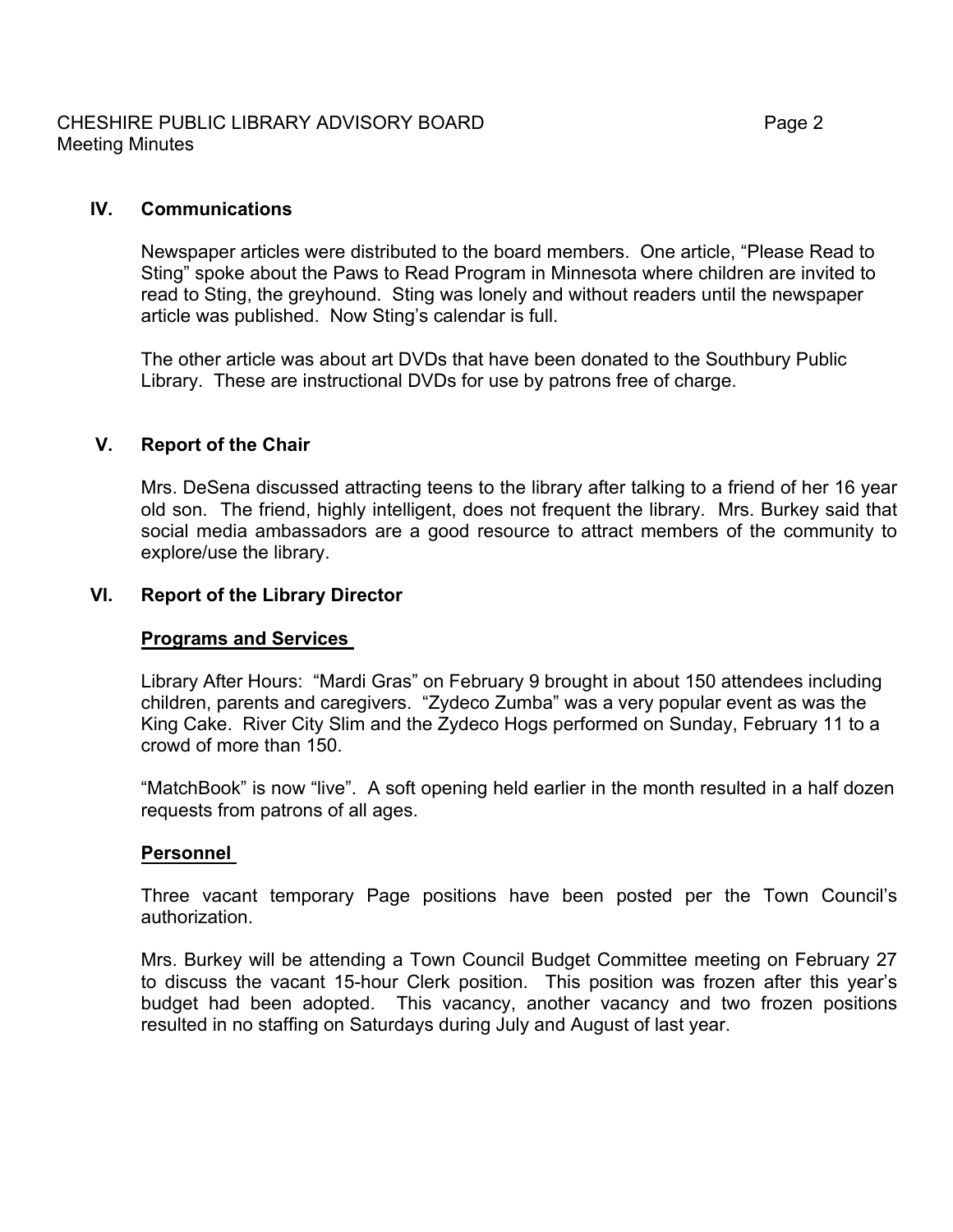#### CHESHIRE PUBLIC LIBRARY ADVISORY BOARD FRAGE 2004 12 Page 3 Meeting Minutes

### **Financial**

The date for the Budget Workshop has yet to be announced. Support from the Board members is welcome at the workshop.

#### **Building and Grounds**

Two construction meetings have been held with Pelletier Construction Management, the contractor for the remodel of the Upper and Lower Levels. Construction will begin once the building permit is obtained. Order of construction will be the Lower Level followed by the Upper Level. Completion of the project is seven months from the date of groundbreaking which is expected in October. Printouts of floor plans are available at the library's front desk.

Ten security cameras have been installed around the library, with more to come after completion of the remodel project.

#### **Policies and Planning**

Mrs. Burkey continues to work on the town-wide Building Use Policy document with the Town Manager and other town staff.

#### **Other/Artsplace/Friends**

Please join or renew your Friends of the Cheshire Library membership. It can be done online at www.cheshirelibrary.com/friends-of-the-library.

Thanks to the hard work of the Friends of the Library, three staff members and Mrs. Burkey will be attending the bi-annual Public Library Association Conference in Philadelphia. The conference is paid entirely out of money from the Friends of the Library.

The Connecticut Library Association Annual Meeting will take place on April 23 and 24.

Mrs. Burkey is serving on the Advisory Council for Library Planning and Development and is Chair of the Strategic Planning Task Force for Library Connection, Inc.

Respectfully Submitted,

Ramona Burkey, M.L.S. Library Director